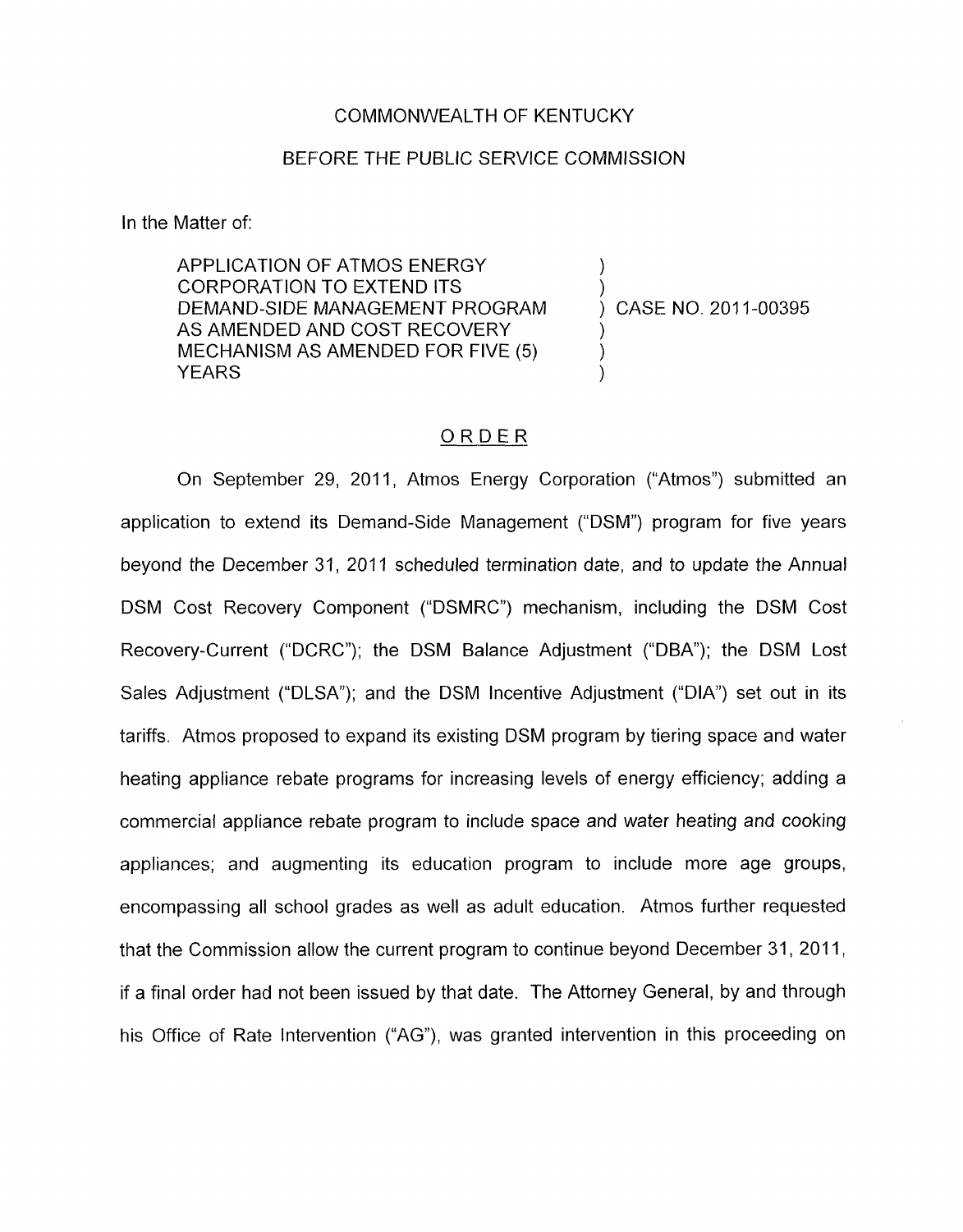October 18, 2011. On October 21, 2011, the Commission suspended Atmos's tariff proposal for five months, up to and including May 31, 2012, established a procedural schedule, and allowed the existing DSM programs and tariff riders to remain in effect pending a final order in this proceeding.

Commission Staff ("Staff') issued two requests for information in this proceeding and the AG issued one request for information. Two informal conferences ("ICs") were held, following which Atmos supplemented the record with additional clarification, corrections, and information requested in those conferences. As a result of the additional information filed, and at the request of Staff and the AG, Atmos agreed to and proposed additional refinements to its DSMRC calculations as well as its DSM tariffs.

# BACKGROUND

The Commission approved Atmos's current program on September 2, 2009 in Case No. 2008-00499,' and approved further modification on June 21, 2010 in Case No. 2010-00305,<sup>2</sup> following Atmos's settlement of the AG's action in Franklin Circuit court.

In Case No. 2008-00499, the Commission approved Atmos's request to increase weatherization funding for individual low-income households from \$1,500 to \$3,000, with no cap on the weatherization budget. As a result of the Commission's approval of the settlement between Atmos and the AG in Case No. 2010-00305, the

<sup>&</sup>lt;sup>1</sup> Case No. 2008-00499, Application of Atmos Energy Corporation to Modify and Extend Its Demand-Side Management Program and Cost Recovery Mechanism (Ky. PSC Sep. 2, 2009).

<sup>&</sup>lt;sup>2</sup> Case No. 2010-00305, Application of Atmos Energy Corporation to Modify its Demand-Side Management Program and Cost Recovery Mechanism (Ky. PSC June 21, 2011).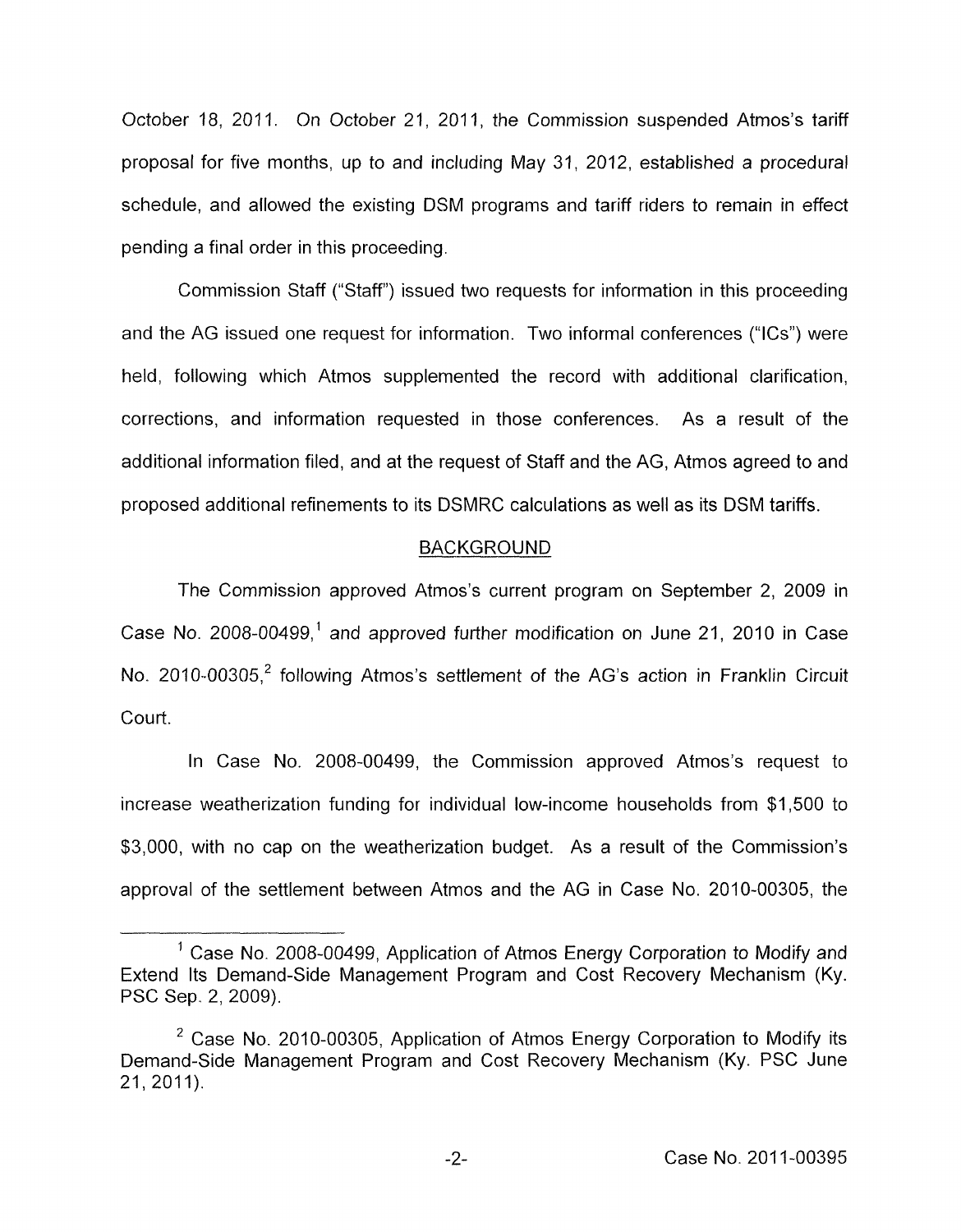<span id="page-2-0"></span>weatherization program budget was capped at \$350,000 per year, and the perhousehold funding level was reduced from \$3,000 to \$2,500. Day-to-day administration of the low-income program, which has been in effect for approximately 10 years, continues to be conducted by various community action agencies. In addition to the weatherization program, the Commission's Order in Case No. 2008-00499 approved an appliance rebate program for residential customers and an education program targeted at fourth and fifth graders. The Commission also approved the addition of Atmos's DLSA and DIA in that proceeding.

#### PROPOSED DSM PROGRAM CHANGES AND ADDITIONS

# Low-Income Weatherization Program

Atmos proposed to increase the amount per household for low-income weatherization from \$2,500 to \$3,000, with continued program administration by community action agencies. Atmos estimates that its Low-Income Weatherization Program will have 125 participants on an annual basis and, therefore, proposed raising the program cap from \$350,000 to \$375,000. Atmos has averaged 119 homes weatherized per year since its program inception, with a high of 156 homes in 2001 and a low of 73 homes in 2008. Atmos believes it will see an increase in its weatherization program participation due to the expected expiration of ARRA funds which had previously supplied weatherization funds to low-income customers.

As in Case No. 2008-00499, Atmos supported its requested increase in its weatherization budget per household by stating that the cost of weatherization has continued to increase since the Commission's last renewal of its program. In response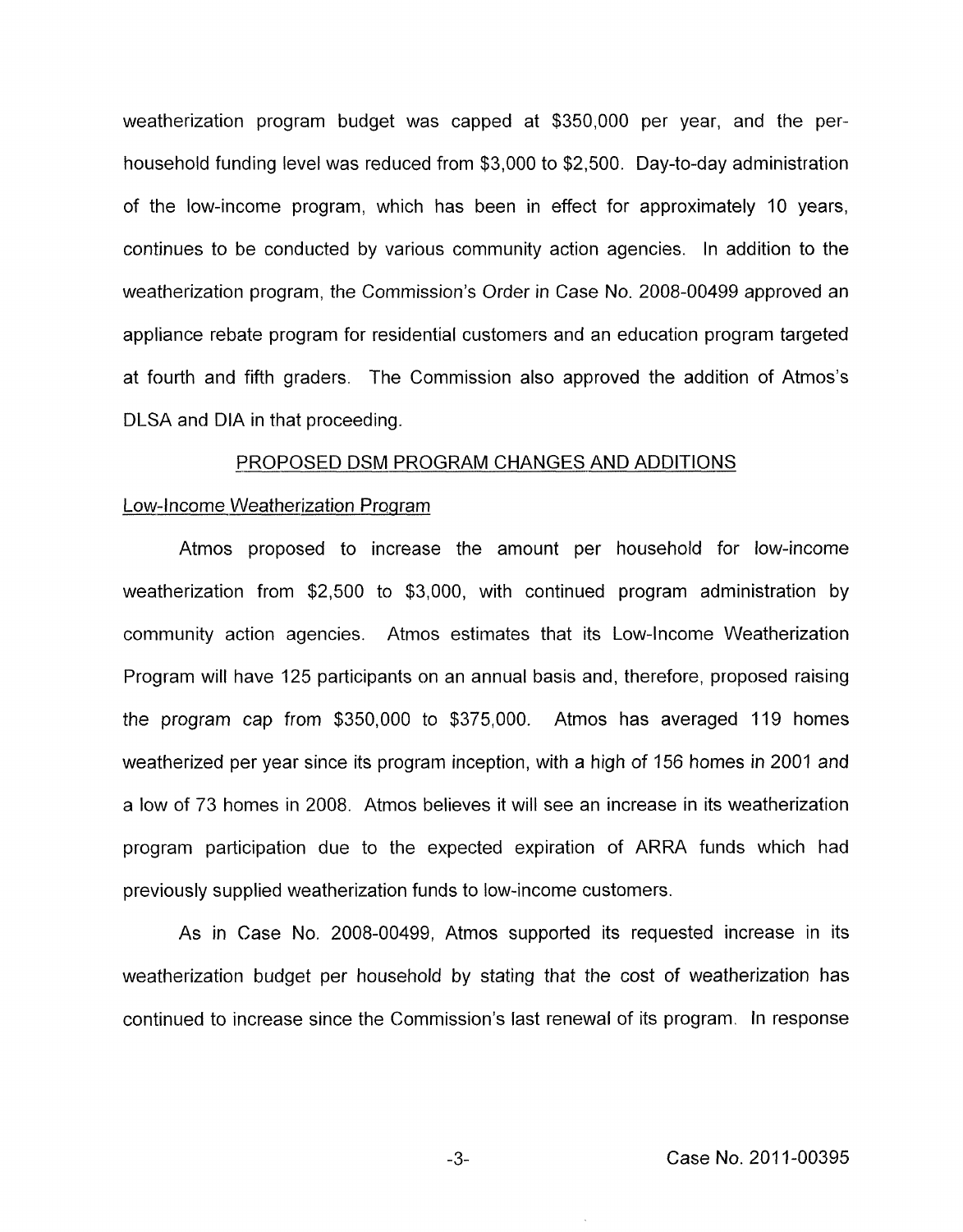to requests for information, Atmos indicated that weatherization cost for the five years ending in 2010 were as follows:

| Year | <b>Total Weatherization Funds</b> | <b>Total</b><br><b>Households</b> | Per<br>Household<br>Average |
|------|-----------------------------------|-----------------------------------|-----------------------------|
| 2006 | \$197,863.33                      | 136                               | \$1,454.88                  |
| 2007 | \$140,647.75                      | 95                                | \$1,480.50                  |
| 2008 | \$99,176.69                       | 73                                | \$1,358.58                  |
| 2009 | \$165,210.83                      | 105                               | \$1,573.44                  |
| 2010 | \$296,599.23                      | 136                               | \$2,180.88                  |

This information was provided in a January 11, 2012 data response, and reported that, for January through October 2011, which was the most current information at the time, total funds spent were \$223,843.06, with 116 households participating and an average spending level per household \$1,929.68.

# Appliance Rebate Program

Atmos proposed to continue offering a space and water heating rebate program to residential customers and to begin offering identical rebates to commercial customers. Atmos proposed to tier the rebates so that higher rebates would be offered for the purchase of appliances with relatively higher efficiency. Atmos's existing appliance rebates are: \$200 rebates available to a new or existing residential customer purchasing a new forced air gas furnace or boiler with 90 percent or greater efficiency, and 30,000 or greater BTU input; \$200 rebates for a new high efficiency .62 energy factor, 40 gallon or greater tank model water heater; and \$300 rebates for a new 99 percent efficient tankless model water heater. Atmos's proposed space and water heating appliance rebates for both residential and commercial customers are:

-4-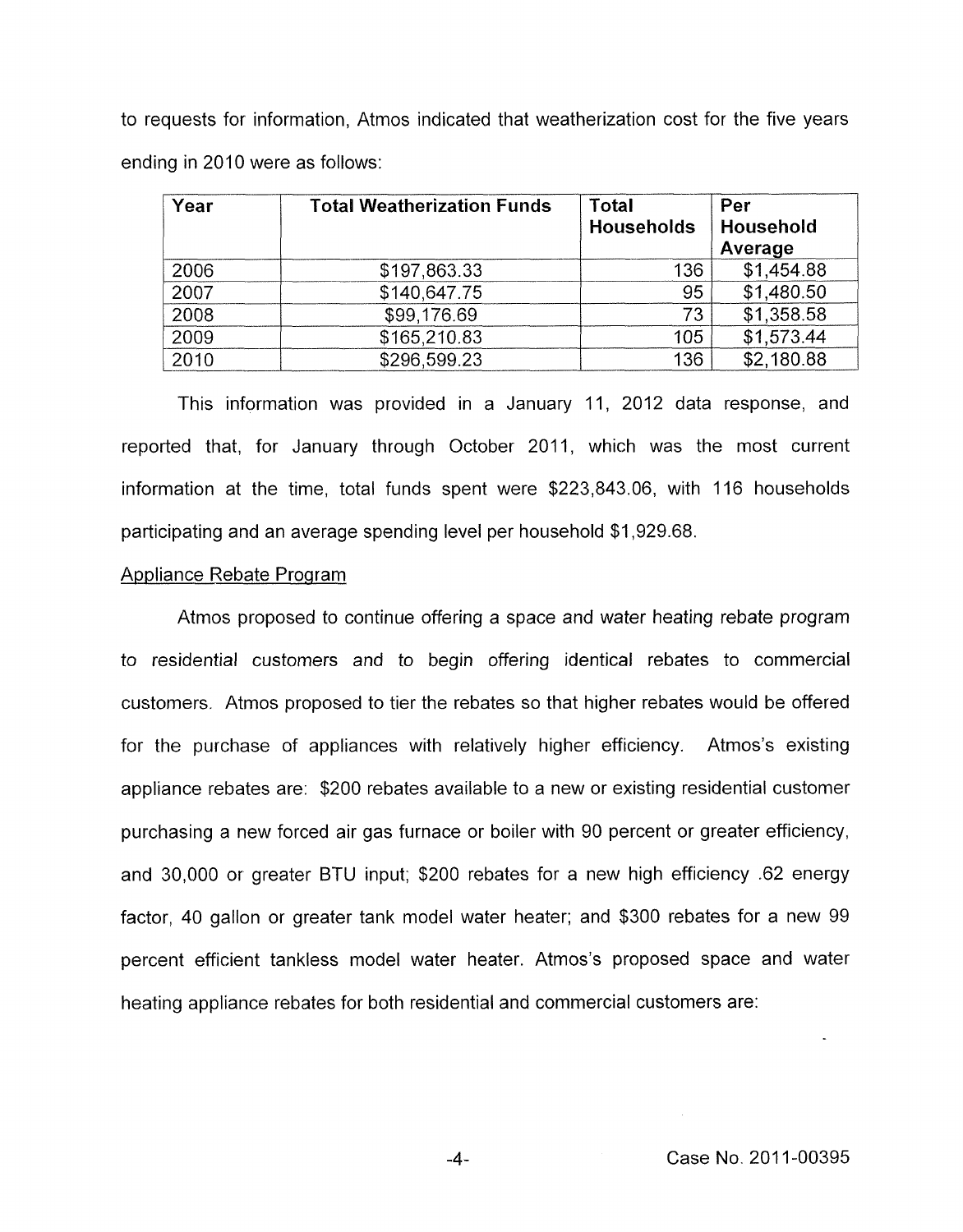Space heating:

**<sup>a</sup>**\$250 rebate available to new or existing customer purchasing a new forced air furnace with 90 to 93 percent efficiency.

- \$325 rebate for a forced air furnace with 94 to 95 percent efficiency.
- \$400 rebate for a forced air furnace with 96 percent or greater efficiency.
- \$250 rebate for a boiler with greater than 85 percent efficiency.
- \$25 rebate for a Programmable Thermostat.

Water Heating:

**<sup>a</sup>**\$200 rebate for a new high efficiency .62 to .66 energy factor, 40 gallon or greater tank model water heater.

**<sup>a</sup>**\$300 rebate for a new high efficiency "67 or greater energy factor, 40 gallon or greater tank model water heater.

**e** \$400 rebate for a new .82 or greater energy factor tankless model water heater.

Atmos proposed that its third party vendor, Energy Federation, Inc. ("EFI") will continue to manage rebate disbursements, with no increase in cost per rebate.

In addition to the space and water heating appliance rebate program, Atmos is proposing to add an additional rebate for commercial cooking appliances. Atmos is proposing to offer \$500 rebates to existing or new commercial customers that change their current fryer, griddle, oven, or steamer to an EnergyStar model. Atmos states in its application that buildings with restaurants and other food service operations consume roughly 2.5 times the energy per square foot as other commercial buildings, and that energy cost savings of 10 to 30 percent are achievable through the use of energy efficient cooking appliances, while making contributions to a cleaner environment.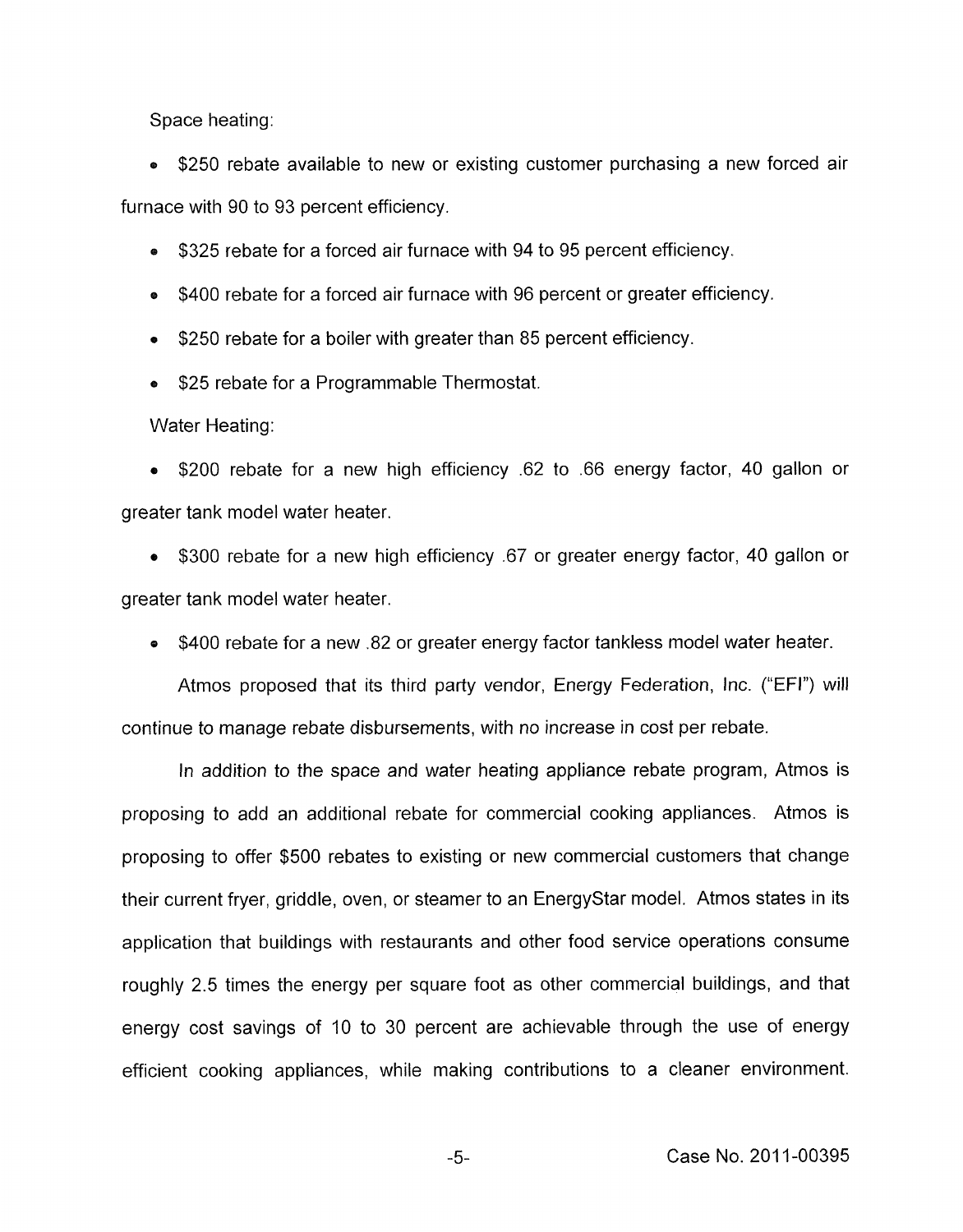Atmos estimates that 1,130 commercial customers will participate in its rebate programs, with a projected associated decrease in sales due to increased energy efficiency of 143,605 Ccf (hundred cubic feet), with a 127 Ccf average saved per customer. This compares to projected savings of 193,047 Ccf due to residential rebate programs for an estimated 2,185 customers, with an average of 88 Ccf saved per customer.

Atmos was questioned in a request for information about its proposal to offer a \$500 commercial cooking appliance rebate regardless of the relative level of energy savings among the appliances. Atmos responded with the rebates reported in the Consortium for Energy Efficiency's summary, and concluded that a \$500 rebate appeared to be the best practice for this type of program. $3$  In a later response, Atmos stated that, since this was a first foray into commercial equipment rebates, it felt a standard rebate would be simpler and less confusing to customers. $4$  It also indicated a willingness to consider tiering rebates for levels of appliance efficiency as it had proposed in this proceeding for space and water heating rebates.

# Education Program

Atmos's proposal to expand its targeted elementary school education program to include all grade levels as well as requested adult literacy is intended to expand awareness leading to changed usage patterns. In response to an AG request for information, Atmos stated that, although it does not have verifiable data to demonstrate

 $3$  Atmos's Response to Commission Staff's First Request for Information, Item 9.

<sup>&</sup>lt;sup>4</sup> Atmos's Response to Commission Staff's Second Request for Information, Item *6.*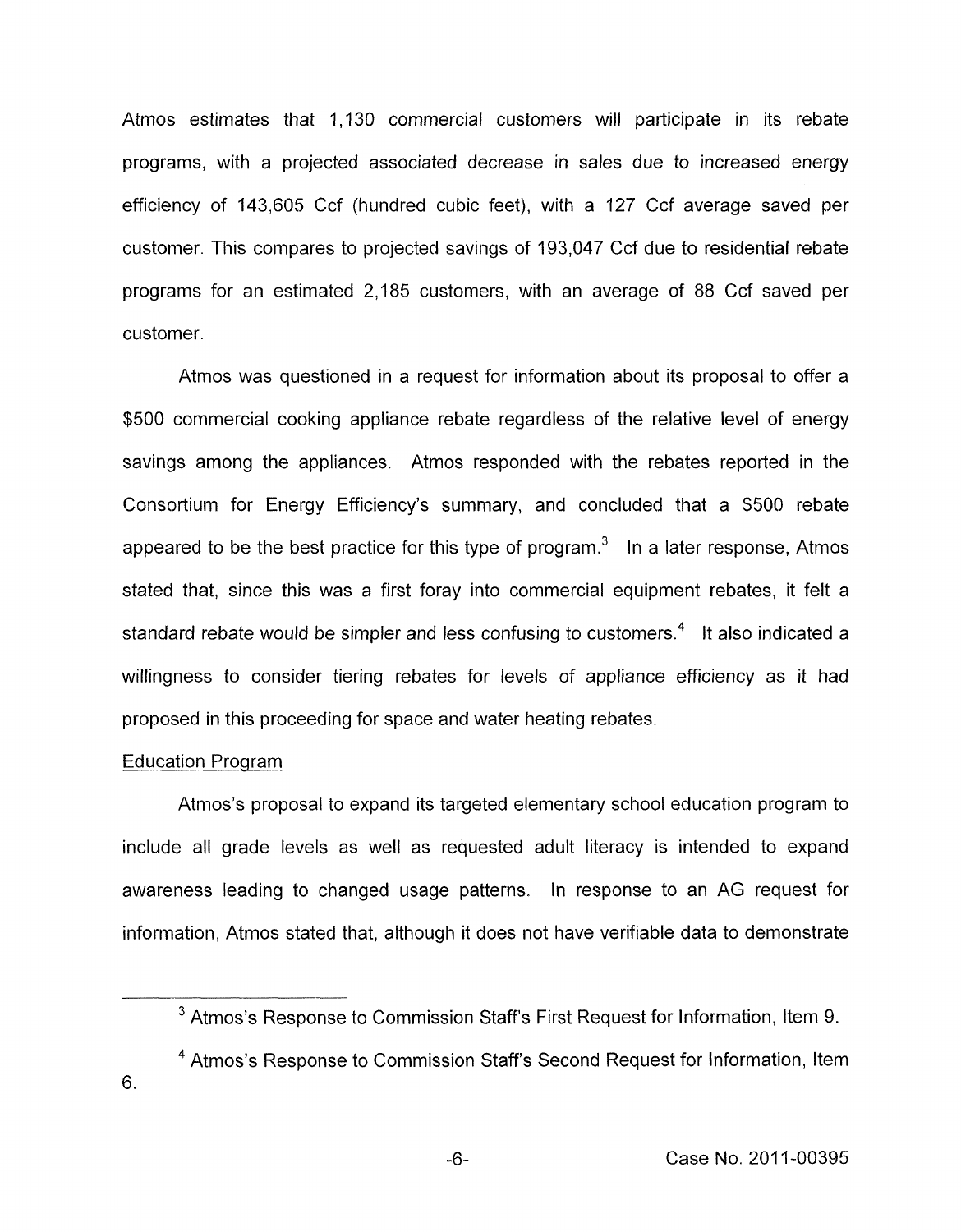that its education program has been effective, it has received high praise from teachers after its education program has been presented.<sup>5</sup> In response to a Staff request for information, Atmos elaborated that its decision to propose expanding the education program was based on feedback from schools and local help agencies.<sup>6</sup> Atmos is not requesting additional funding for the expanded program beyond the \$20,000 budget approved in Case No. 2008-00499.

# DSM TARIFF AND COST RECOVERY PROPOSALS

While Atmos initially proposed no tariff changes except to add Commercial G-1 customers for eligibility and cost recovery, it provided several tariff and cost recovery calculation changes during the course of this proceeding. Those modifications were:

- DCRC: Removing Atmos employee costs from the tariff language and from the calculation.
- DIA: Changing the definition to provide for program benefits to be calculated using:

 $\sim$ 

- o Each component's estimated useful life as defined in the Database for Energy Efficient Resources, EnergyStar, or NEEP (Northeast Energy Efficiency Partnerships), as opposed to 10 years;
- *o* Wholesale as opposed to retail gas cost, based on Atmos's own GCA rate escalated by projected future increases in wholesale gas cost as reflected in the NYMEX at Henry Hub; and

Atmos's Response to AG's Request for Information, Item 5.

Atmos's Response to Commission Staff's First Request for Information, Item 7.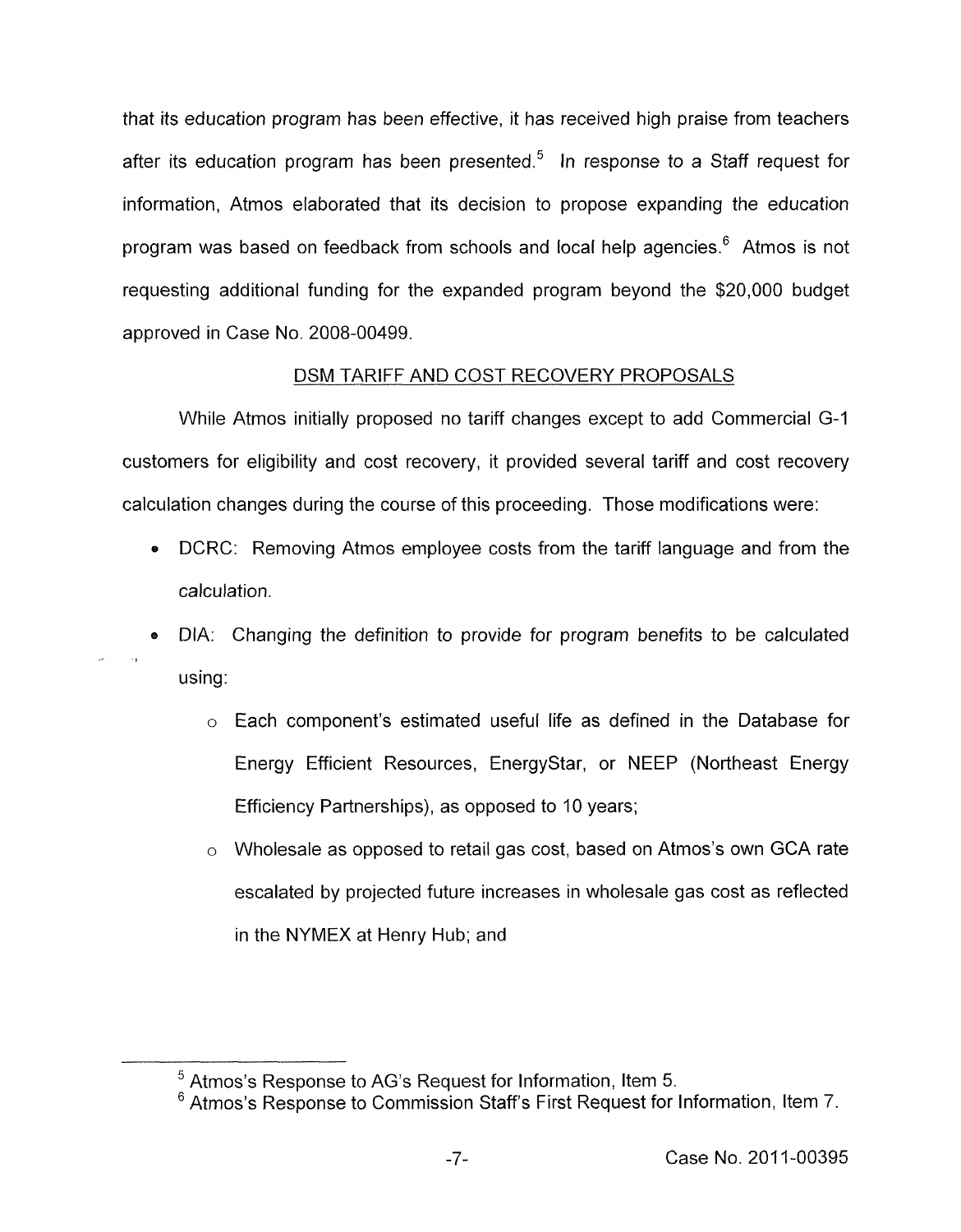- o The weighted average cost of capital from Atmos's most recent rate case, in place of the discount rate used for financial reporting purposes based on rate of high-quality fixed income investment.
- **e** DSM Cost Recovery Component rates as set out in its March 5, 2012 revision, which contains all corrections made during the course of this proceeding.

On February 17, 2012, the AG filed comments pursuant to the procedural schedule. The AG recommended that the Commission approve Atmos's Application subject to the following summary comments:

1. The Commission should order that Atmos separately account for employee- related DSM cost.

2. The Commission should approve the proposed expansion of the education component to all ages, if it approves its continuation at all, because the proposed expansion is preferable to such a limited elementary target audience of fourth and fifth graders; and should include in the Order a specific approval of the cost of the education component being maintained at its existing level as proposed by Atmos.

3. Any individual component of the DSM program that does not prove to be cost-effective should not be approved, although the DSM program as a whole should not be denied or rejected.

# **DISCUSSION**

With respect to the proposed increase in funding for the Low-Income Weatherization Program, although Atmos historically has not come close to spending \$375,000, or \$3,000 per household, as stated previously, it has had as many as 156 customers participating in its weatherization program in a single year, and the previous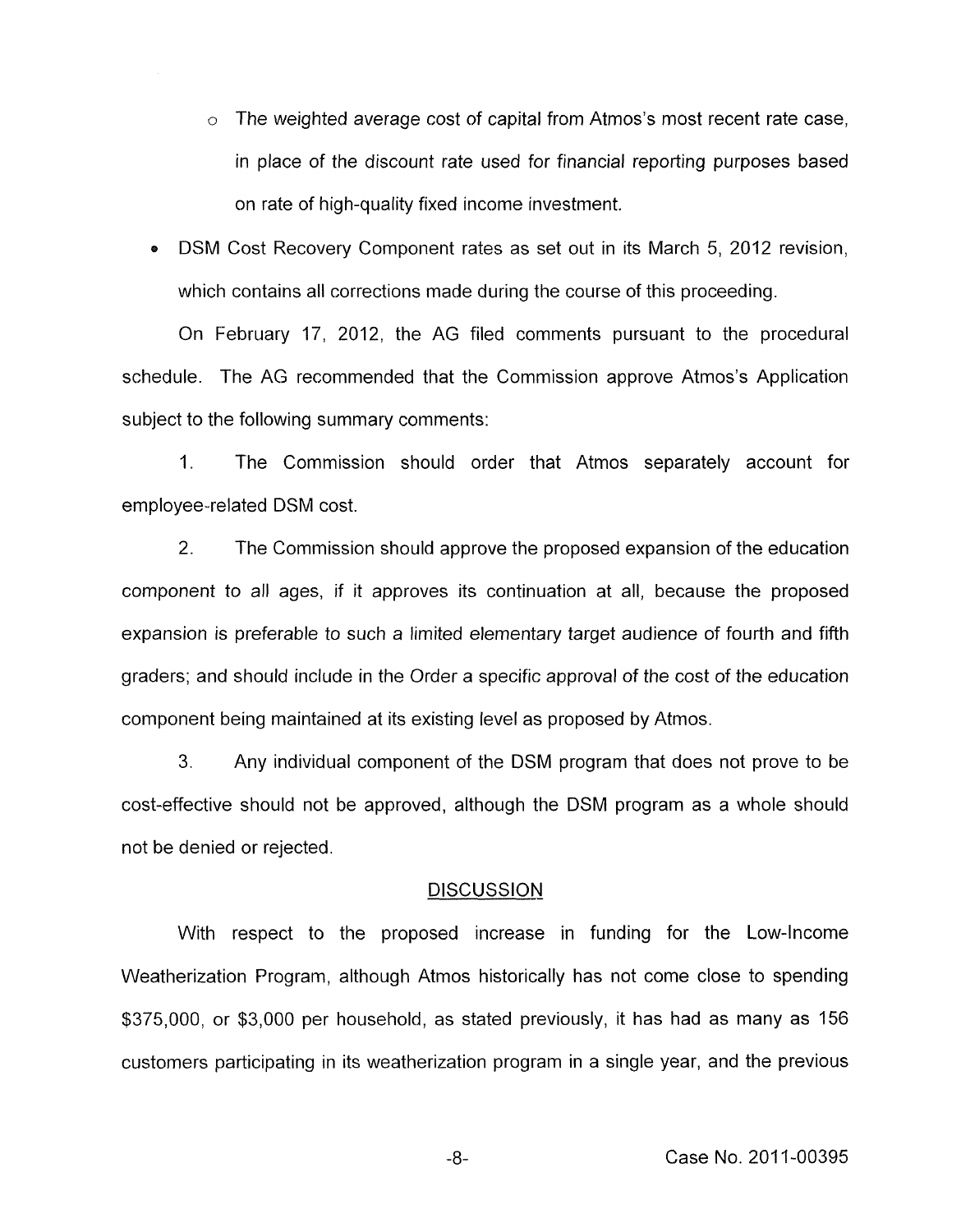spending limit prior to the Order in Case No. 2008-00499 was \$1,500 per household. In Case No. 2008-00499, the Commission approved the per-household increase to \$3,000; and it was reduced, as stated previously, and the program cap added only because of Atmos's settlement of the Franklin Circuit Court case with the AG. With the expiration of ARRA funds which provided \$6,500 per household, it seems reasonable to expect a higher participation rate and associated cost. If the estimated participation level does not materialize, however, the cost recovery component for weatherization will obviously be in excess of what is required in the residential rate component. While Atmos's proposal to increase weatherization funding is reasonable and should be approved, the Commission believes that it should not wait five years to review the weatherization participation rates and associated cost recovery. For this and other reasons discussed in succeeding paragraphs, Atmos's DSM program should be extended for only three as opposed to five years as proposed.

Likewise, Atmos's proposed residential and new commercial appliance rebate programs should be approved as proposed. The additions of the programmable thermostat rebate and the tiering of space and water heating appliance rebates based on efficiency levels appear to be reasonable and likely to provide incentives for greater energy savings on the part of residential and commercial customers. Because of the possibility for greater energy savings caused by the tiering of rebates, Atmos should explore the possibility of offering tiered rebates for commercial cooking appliances and should provide a proposal for their inclusion, or explain why it is not proposing tiered rebates, in its next DSM program extension application.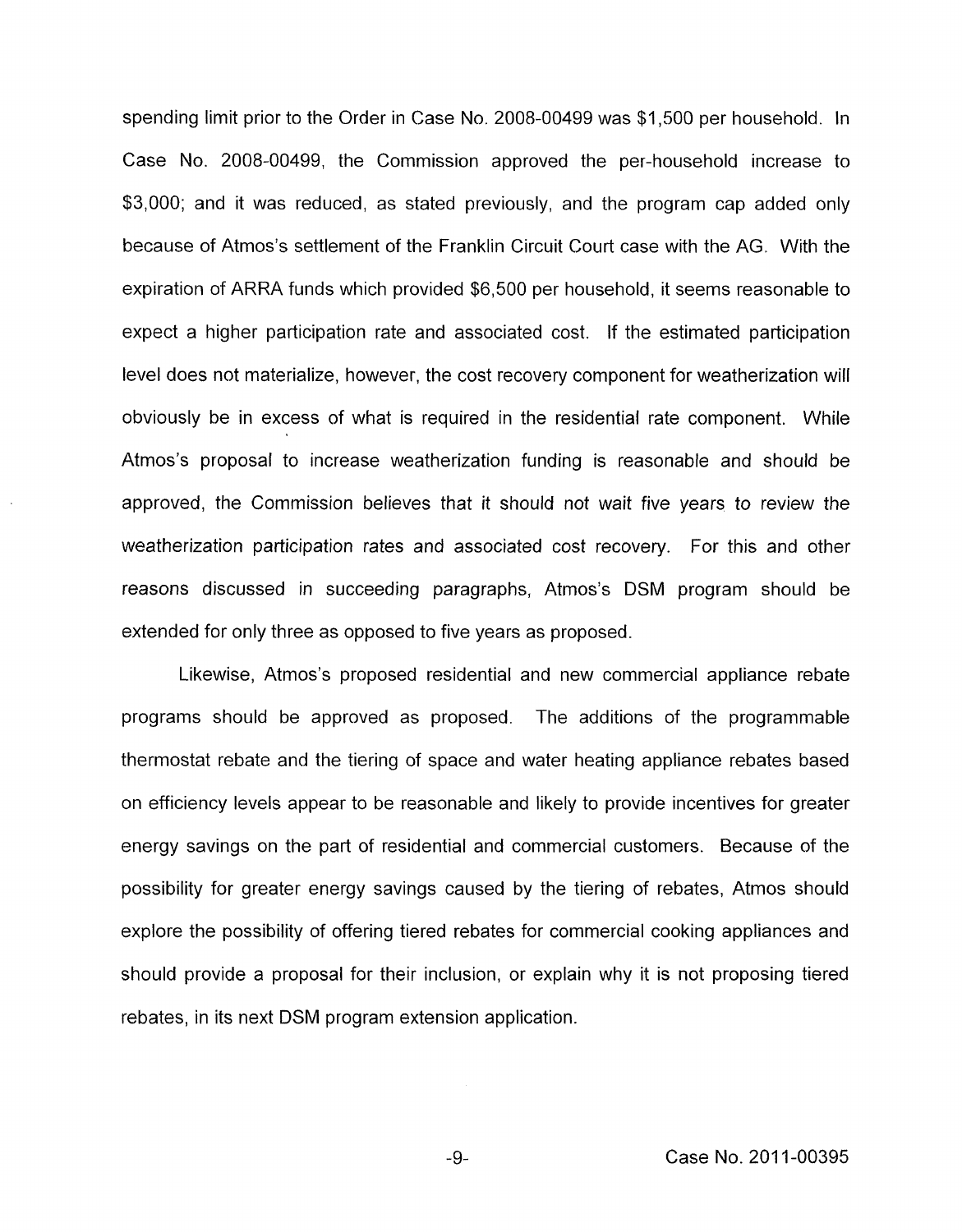As with the weatherization program, the Commission is concerned about Atmos's estimate of residential customer participation when compared to historical residential rebate program participation levels. When questioned about this, Atmos maintained its conviction that it could see higher participation levels due to the higher rebates offered for higher efficiency appliances. It also stated that any excess of estimates over actual experience will be corrected in the DBA. It is the very size of the current over-recovery to be returned through the DBA that calls Atmos's estimates into question, and is another reason that a three- instead of five-year extension should be approved. Unrealistic estimates of program participation could affect not only the DCRC, but also the DIA and the DLSA, with customers paying the cost until the BA can begin its 12 month cycle of returning over-recoveries to customers.

Atmos's proposal to expand its education program to all grade levels, including adult education, appears to be an improvement over its existing education program targeted to fourth and fifth graders. The Commission agrees with Atmos that energy savings can result from energy efficiency education, and with the AG that the cost of the education component should not exceed the \$20,000 budget included by Atmos in its proposal.

In order to provide information concerning the cost-effectiveness of its proposed **DSM** program, Atmos provided the California Standard tests-the Participant Test, the Program Administrator Test, the Ratepayer Impact Measure ("RIM"), and the Total Resource Cost Test. The results of its tests, as originally filed and as modified during the course of this proceeding due to calculation corrections and methodology revisions, are provided below:

-10- Case No. 2011-00395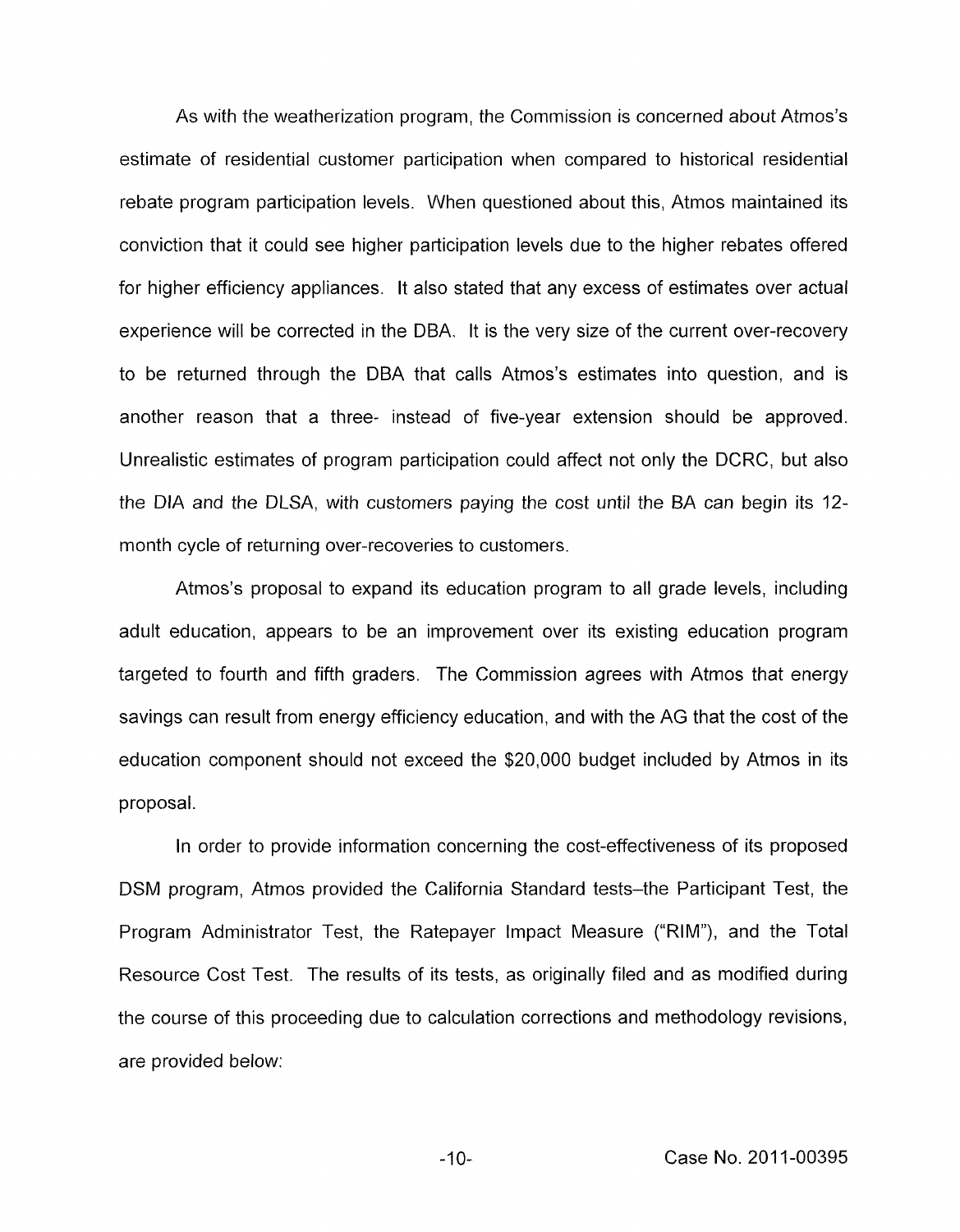<span id="page-10-0"></span>

| <b>California Tests as Originally Provided</b> |      | <b>California Tests as Modified</b> |      |
|------------------------------------------------|------|-------------------------------------|------|
| <b>Participant Test</b>                        | 2.40 | Participant Test                    | 2.02 |
| Program Admin Test                             | 2.65 | Program Admin Test                  | 2.15 |
| Ratepayer Impact Measure                       | .67  | <b>Ratepayer Impact Measure</b>     | .63  |
| <b>Total Resource Cost Test</b>                |      | 1.41   Total Resource Cost Test     | 1.13 |

It should be noted that the change in calculation of program benefits using wholesale as opposed to retail gas cost decreases the utility incentive as well as the cost/benefit results of the California tests. Even with the decreased avoided commodity component, the results of Atmos's California tests show a positive net benefit for all but the RIM. When asked in a Staff request for information to discuss the test results, Atmos stated that many, if not most, energy efficiency programs fail to pass the RIM test (this is consistent with the test results of other utilities regulated by the Commission).<sup>7</sup> The AG questioned Atmos about performing tests on the program as a whole and not by individual component and the possibility that one component could fail but still be included because it is "bootstrapped" to more cost-effective programs. To this, Atmos replied, "[tlhe company believes serving all customers, including those least able to afford energy efficiency improvements, and spreading the message concerning natural gas energy efficiency measures are the hallmarks of a comprehensive DSM program. Doing programs that only pass the cost effectiveness tests as determined in the California tests would most likely exclude any whole houselweatherization program or education efforts. The results would be no programs for our customers with the greatest need and a customer base not having the information they need to comfortably and effectively reduce their natural gas consumption." Atmos also stated in response to

 $7$  Atmos's Response to Commission Staff's First Request for Information, Item 13.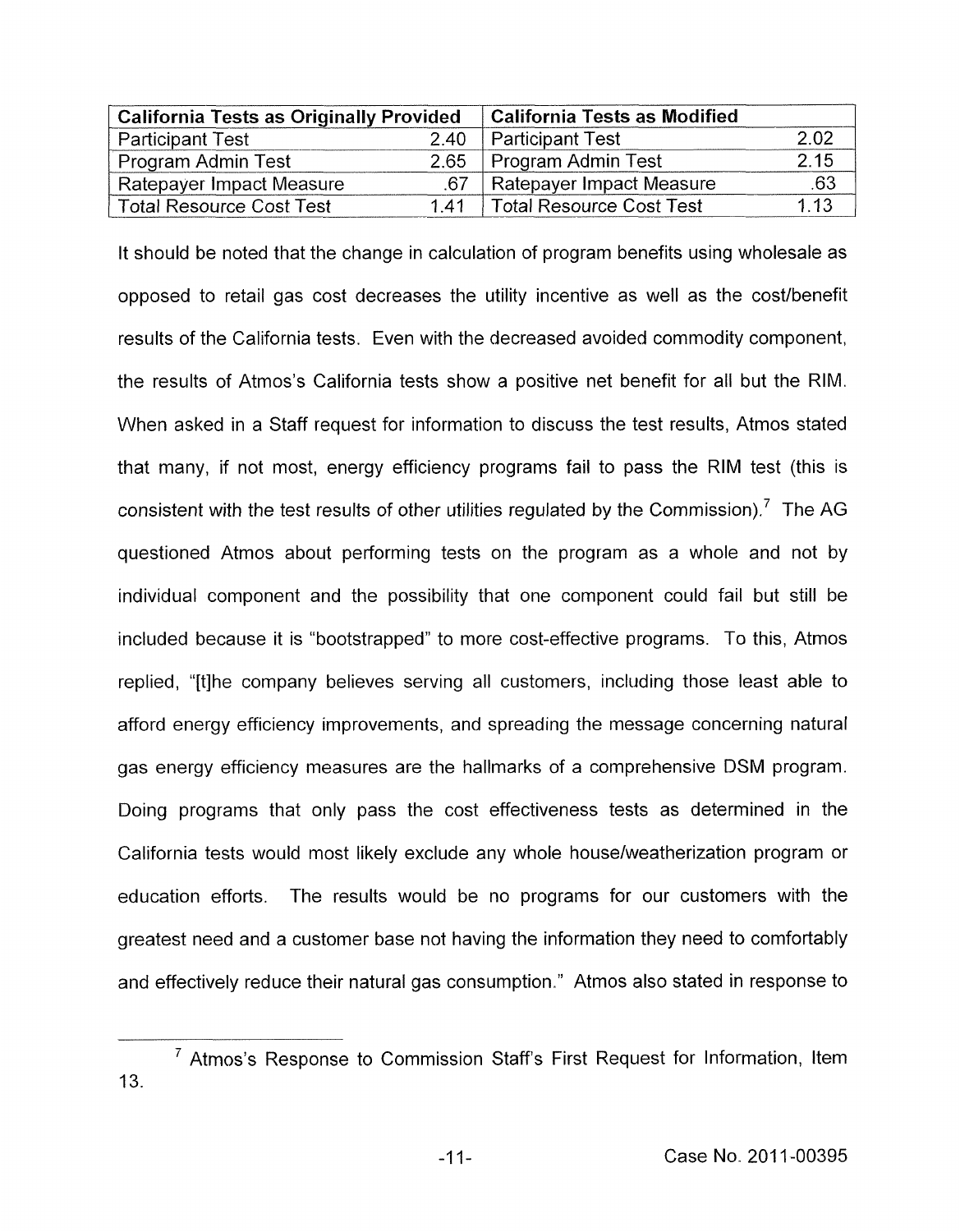the AG that it was not refusing to perform cost-effectiveness tests on the individual components of its program, but that the industry standard is to review results by aggregating programs.<sup>8</sup>

While the AG commented that no individual component should be approved that could not be proved cost-effective, he did not, during the course of this proceeding, specifically request that individual tests be performed, nor did he recommend rejecting or denying Atmos's DSM program as a whole. The Commission is not denying Atmos's DSM program or any component of it due to the lack of individual California Tests, or due to the failure of the RIM to show net benefits. We will, however, require Atmos to file individual program component California Tests, by customer class, as well as tests based on its program as a whole, in its next application for a DSM program extension. The tests should be based on historical data as well as prospective estimates. This information will be considered as part of the Commission's overall evaluation of Atmos's expanding DSM program, as a whole and in all its parts, and will not be the sole deciding factor in the Commission's deliberations. Besides the California tests, Atmos may provide any other cost-effectiveness tests or measures that it believes to be useful. The recommended three-year as opposed to five-year extension will provide for the provision of this cost-effectiveness information in a timelier manner.

Regarding the AG's comments that no individual component should be approved that could not be proved cost-effective, he has not identified which programs are the object of his concern and, as stated previously, he has not requested during this proceeding that individual tests be performed so that information could be available to

<sup>&</sup>lt;sup>8</sup> Atmos's Response to AG's Request for Information, Item 9g.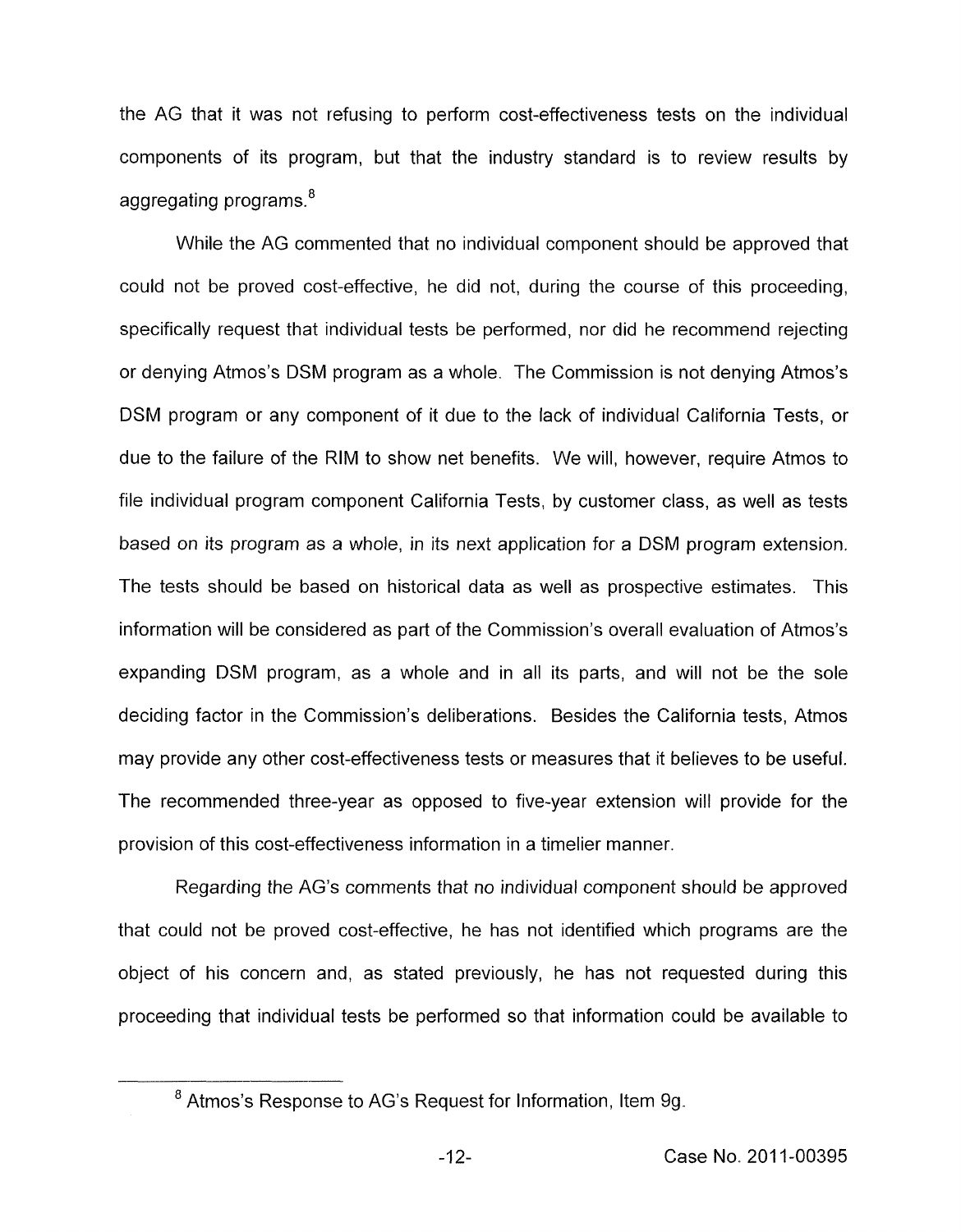support his stance. It could be surmised that the AG is referring to the low-income weatherization and education programs, since programs of this kind have often proved to be at best negligibly cost effective. It is unclear from the AG's comments why he is expressing concern about the cost-effectiveness of the individual DSM program components while at the same time he is recommending that the program as a whole be approved. To the extent that the AG has concerns about the cost-effectiveness of this program, he should articulate his concerns and clarify his opinion as to the continuation of Atmos's DSM programs when it files its next application for approval to extend the programs.

Atmos's modified DSM tariff and cost recovery calculations as set out in Atmos's March 5, 2012 filing following the March 1, 2012 IC are reasonable and should be approved. Specifically, the addition of commercial customers to the Applicability section of the DSM tariff and to DSM cost recovery; the removal of employee costs from the DCRC, as proposed by Atmos and as specified in the AG's comments; the calculation of the DIA using individual components' useful lives, Atmos's GCA escalated by NYMEX futures prices, and Atmos's weighted average cost of capital from its last rate case; and the DSMRC rates for Residential and Commercial G-I customers should all be approved.

#### **SUMMARY**

After reviewing the record in this proceeding and being otherwise sufficiently advised, the Commission finds that:

I. Atmos' request to continue and increase the funding for its Low-Income Weatherization Program; expand its Appliance Rebate Program to commercial

-1 **3-** Case No. 201 1-00395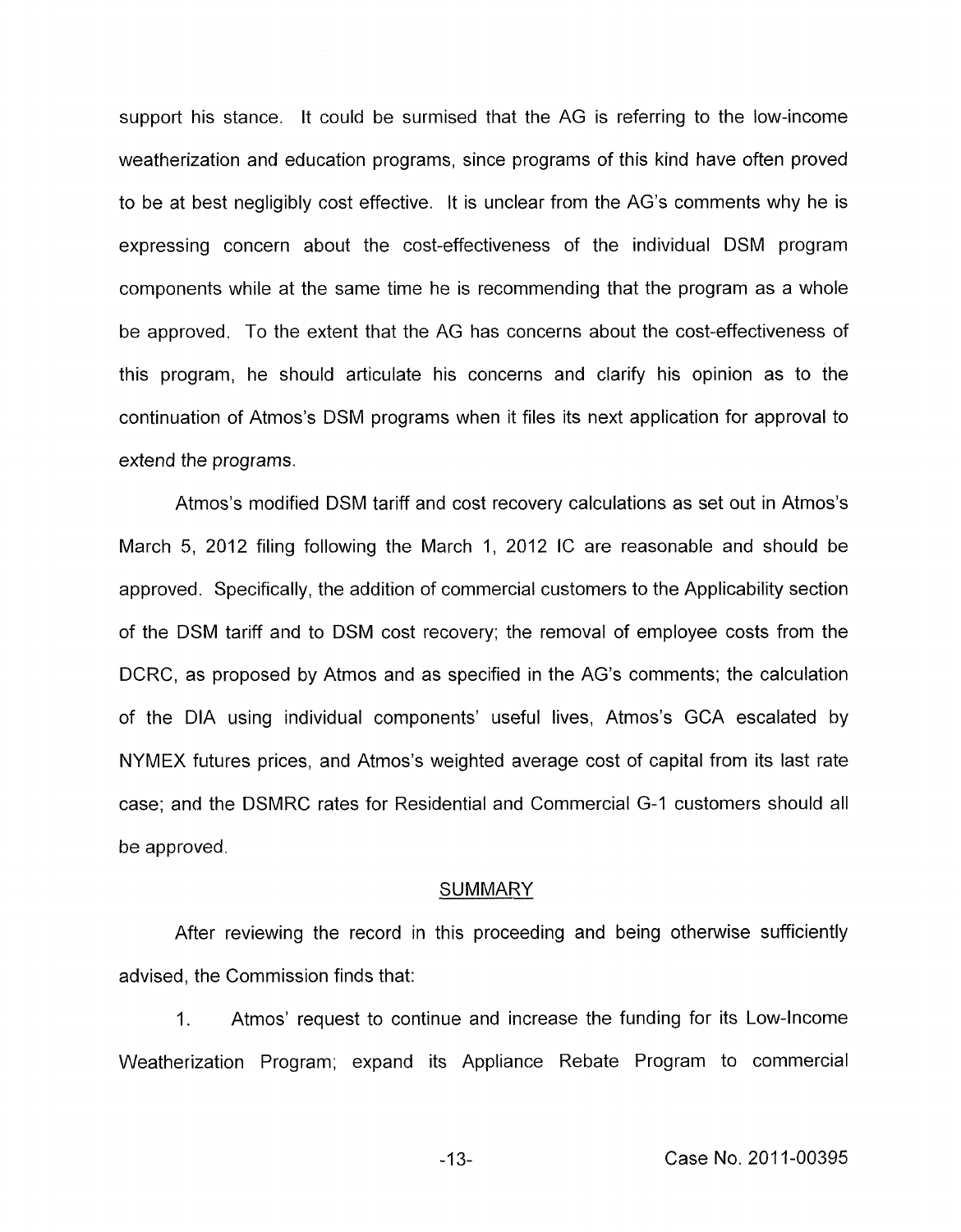customers, tier space and water heating appliance rebates to energy efficiency, and add commercial cooking appliance rebates; and expand its Education Program to more age groups with no increase in its budget, as proposed by Atmos and as specified in the AG's comments, is reasonable and should be approved.

2. Atmos's modified DSM tariff as contained in its March 5, 2012 filing, including recovery of DSM program costs and language changes as revised during the course of this proceeding, is reasonable and should be approved.

**3.** Atmos's proposal to extend its DSM program for five years should be denied. Atmos's DSM program, as approved herein, should be effective May 1, 2012, for three years up to and including April 30, 2015, pursuant to Atmos's request in its filing of March *5,* 2012, for a full authorization period for its program.

4. Atmos should file its next application for further extension of its program no later than October *3)* , 2014.

5. Atmas's next application for further extension of its program should include California tests plus any other cost-effectiveness tests desired by Atmos for each DSM component individually, by class, as well as for the program as a whole. The individual component and total program tests should be conducted using historical annual data for each year 2010 through 2013 and the first six months of 2014, as well as prospective individual and total program tests using estimates. The test results, as stated previously, will be considered as part of the Commission's overall evaluation of the program, as a whole and in all its parts, and will not be the sole deciding factor in the Commission's deliberations.

-14- Case No. 2011-00395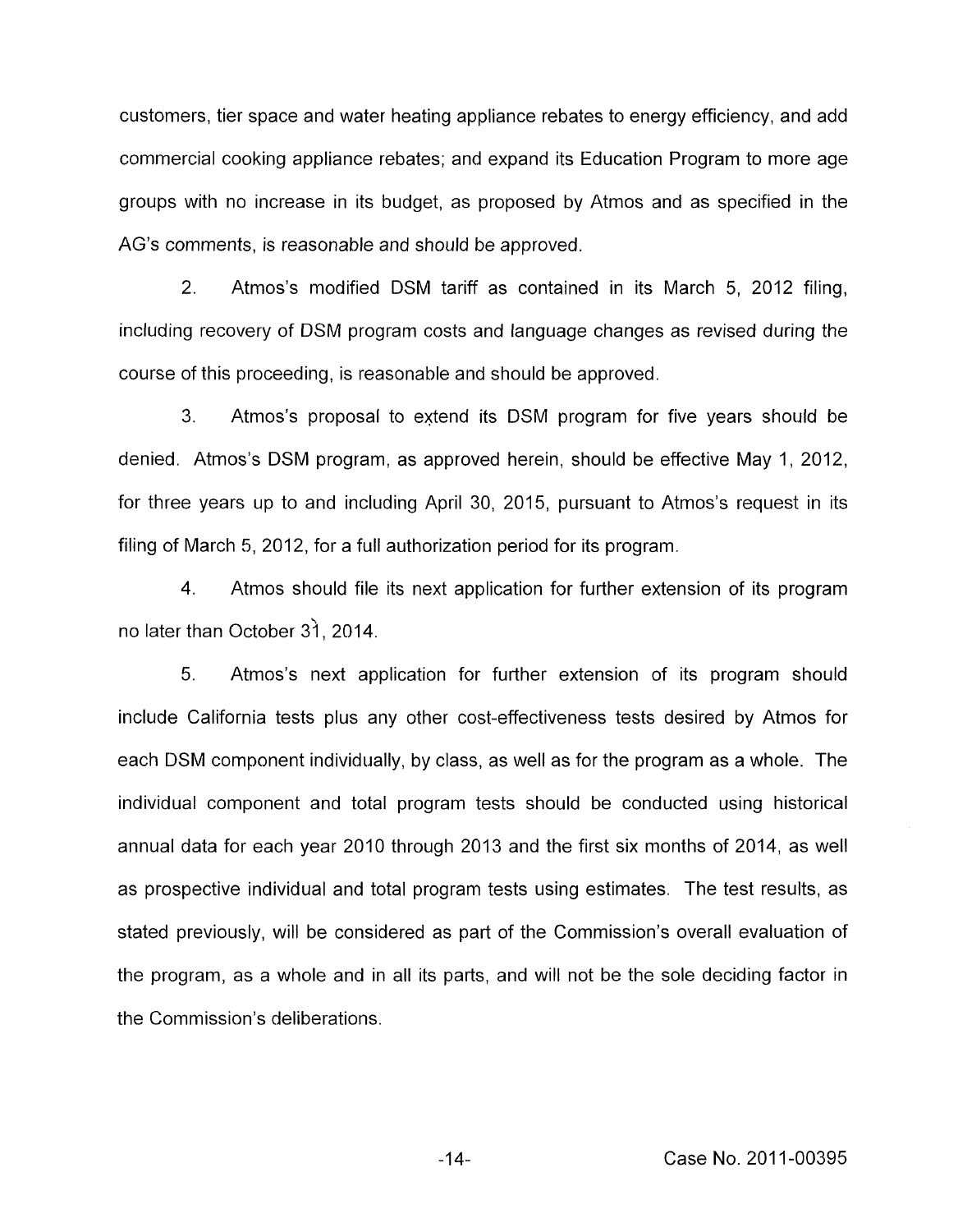IT IS THEREFORE ORDERED that:

1. Atmos' DSM Program modifications are approved as set out herein, [effective on and after May 1,](#page-10-0) 2012 through April 30, 2015.

2. Atmos's revised tariff as contained in its March 5, 2012 filing is approved [effective May 1,](#page-10-0) 2012, through April 30, 2015.

3. Atmos shall include cost-effectiveness tests as set out in finding paragraph 5 above with its next application due no later than October 31, 2014 for further extension of its program.

4. Within 10 days of the date of this Order, Atmos shall file its revised tariff showing the date of issue and that it was issued by authority of this Order.

> By the Commission. M **ENTERED** APR 2 7 2012 KENTUCKY PUBLIC ERVICE COMMISSION

**ATT** ่<br>We Director

Case No. 2011-00395